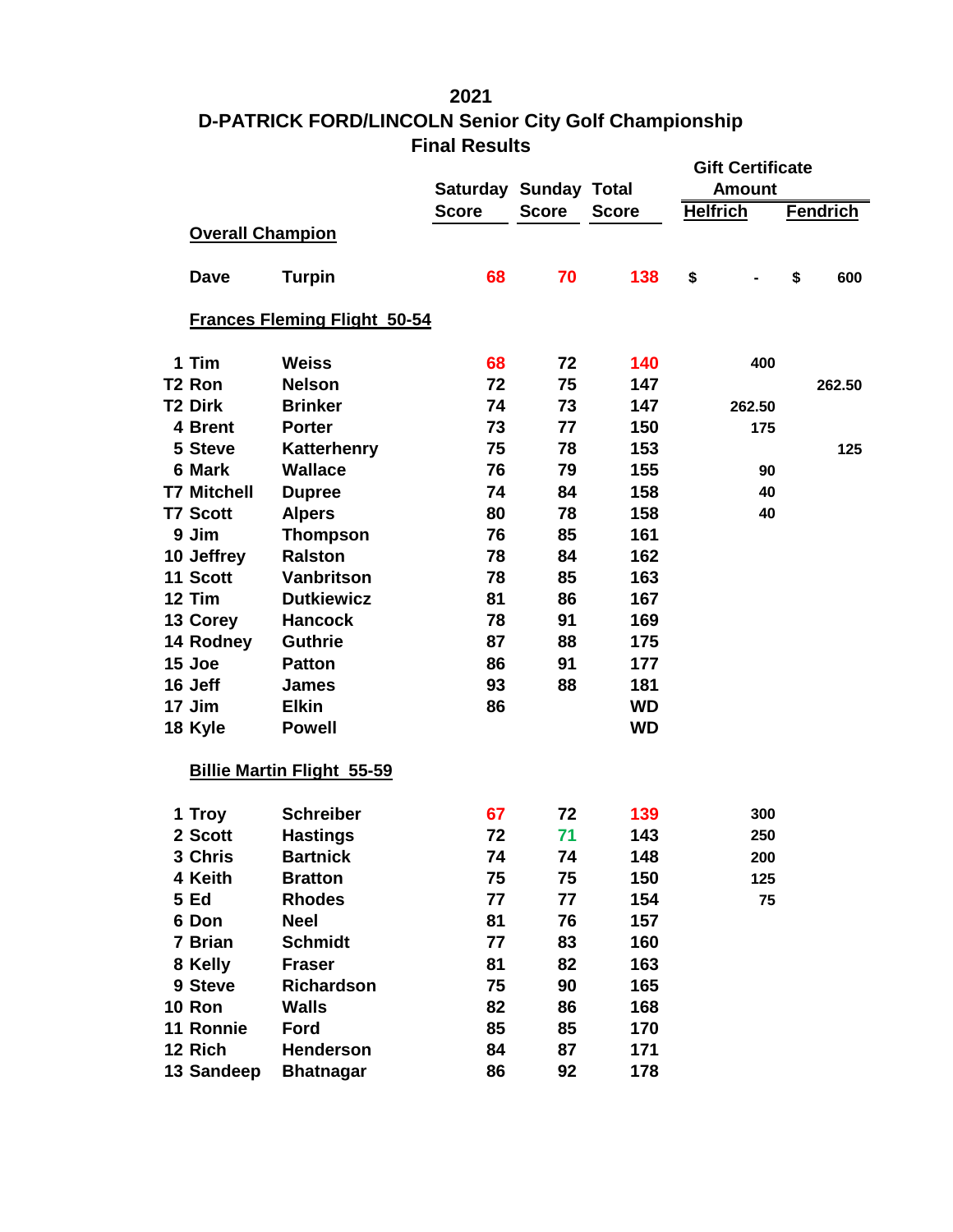## **Bob Hamilton Flight 60-64**

| 1 Mike              | <b>Schapker</b>             | 69       | 72       | 141        |        | 400    |
|---------------------|-----------------------------|----------|----------|------------|--------|--------|
| 2 Robert            | <b>Prevo</b>                | 70       | 80       | 150        |        | 300    |
| 3 John              | <b>Kaposta</b>              | 73       | 80       | 153        |        | 225    |
| 4 Brad              | Gray                        | 72       | 82       | 154        |        | 200    |
| <b>T5 Gregory</b>   | Glisson                     | 78       | 78       | 156        |        | 125    |
| <b>T5 Paul</b>      | Kohlman                     | 78       | 78       | 156        |        | 125    |
| <b>T5 Brian</b>     | <b>Partridge</b>            | 78       | 78       | 156        |        | 125    |
| <b>T8 George</b>    | <b>Nord</b>                 | 79       | 78       | 157        |        |        |
| <b>T8 Terry</b>     | Cardin                      | 83       | 74       | 157        |        |        |
| 10 Joe              | <b>Stellern</b>             | 76       | 83       | 159        |        |        |
| <b>11 Travis</b>    | <b>Buente</b>               | 79       | 83       | 162        |        |        |
| 12 David            | <b>Royster</b>              | 79       | 84       | 163        |        |        |
| T13 Larry           | Kilinski                    | 82       | 88       | 170        |        |        |
| <b>T13 Dwayne</b>   | <b>McHugh</b>               | 84       | 86       | 170        |        |        |
| T13 Jeff            | Green                       | 89       | 86       | 175        |        |        |
| 16 Joe              | Gish                        | 87       | 92       | 179        |        |        |
| 17 Brian            | <b>Kirkpatrick</b>          | 103      | 107      | 210        |        |        |
| 18 Jeff             | <b>Badger</b>               | 91       |          | <b>WD</b>  |        |        |
| 19 Joe              | <b>Manor</b>                | 93       |          | <b>WD</b>  |        |        |
| 20 Kris             | <b>Ploetz</b>               | 95       |          | <b>WD</b>  |        |        |
| 21 Robert           | Pope                        |          |          | <b>WD</b>  |        |        |
|                     | Richie Moore Flight 65-69   |          |          |            |        |        |
| 1 Robin             | <b>Rubrecht</b>             | 71       | 72       | 143        | 400    |        |
| 2 Britt             | Reddington                  | 77       | 74       | 151        | 300    |        |
| T3 Stan             | <b>Bealmear</b>             | 78       | 78       | 156        |        | 237.50 |
| <b>T3 Richard</b>   | Wigginton                   | 79       | 77       | 156        | 237.50 |        |
| 5 Blake             | Oeth                        | 83       | 77       | 160        | 200    |        |
| T6 Jerry            | <b>Knight</b>               | 81       | 81       | 162        | 137.50 |        |
| <b>T6 Neal</b>      | <b>Boughton</b>             | 82       | 80       | 162        | 137.50 |        |
| <b>T8 Brad</b>      | Coole                       | 78       | 85       | 163        | 107.50 |        |
| <b>T8 Doug</b>      | Claybourn                   | 80       | 83       | 163        | 107.50 |        |
| <b>T10 Steve</b>    | <b>Stabenfeldt</b>          | 81       | 83       | 164        |        |        |
| T10 Brad            | Johann                      | 82       | 82       | 164        |        |        |
| 12 Chuck            | <b>Schimmell</b>            | 86       | 79       | 165        |        |        |
| 13 Jim              | <b>Mitchell</b>             | 85       | 84       | 169        |        |        |
| T14 Steve           | <b>Sallee</b>               | 83       | 88       | 171        |        |        |
| <b>T14 Steven</b>   | Vandiver                    | 83       | 88       | 171        |        |        |
| 16 James            | <b>Crumbaker</b>            | 82       | 90       | 172        |        |        |
| 17 Randy            | <b>Galloway</b>             | 88       | 88       | 176        |        |        |
| <b>T18 Harold</b>   | <b>Miles</b>                | 85       | 94       | 179        |        |        |
| <b>T18 William</b>  | <b>Phillips</b>             | 89       | 90       | 179        |        |        |
| T18 Tom             | <b>Crance</b>               | 90       | 89       | 179        |        |        |
| T18 Micah           | <b>Johnson</b>              | 90       | 89       | 179        |        |        |
|                     |                             |          |          |            |        |        |
| 22 Bill<br>23 Steve | <b>Clark</b><br>Schimmelman | 85<br>93 | 97<br>94 | 182<br>187 |        |        |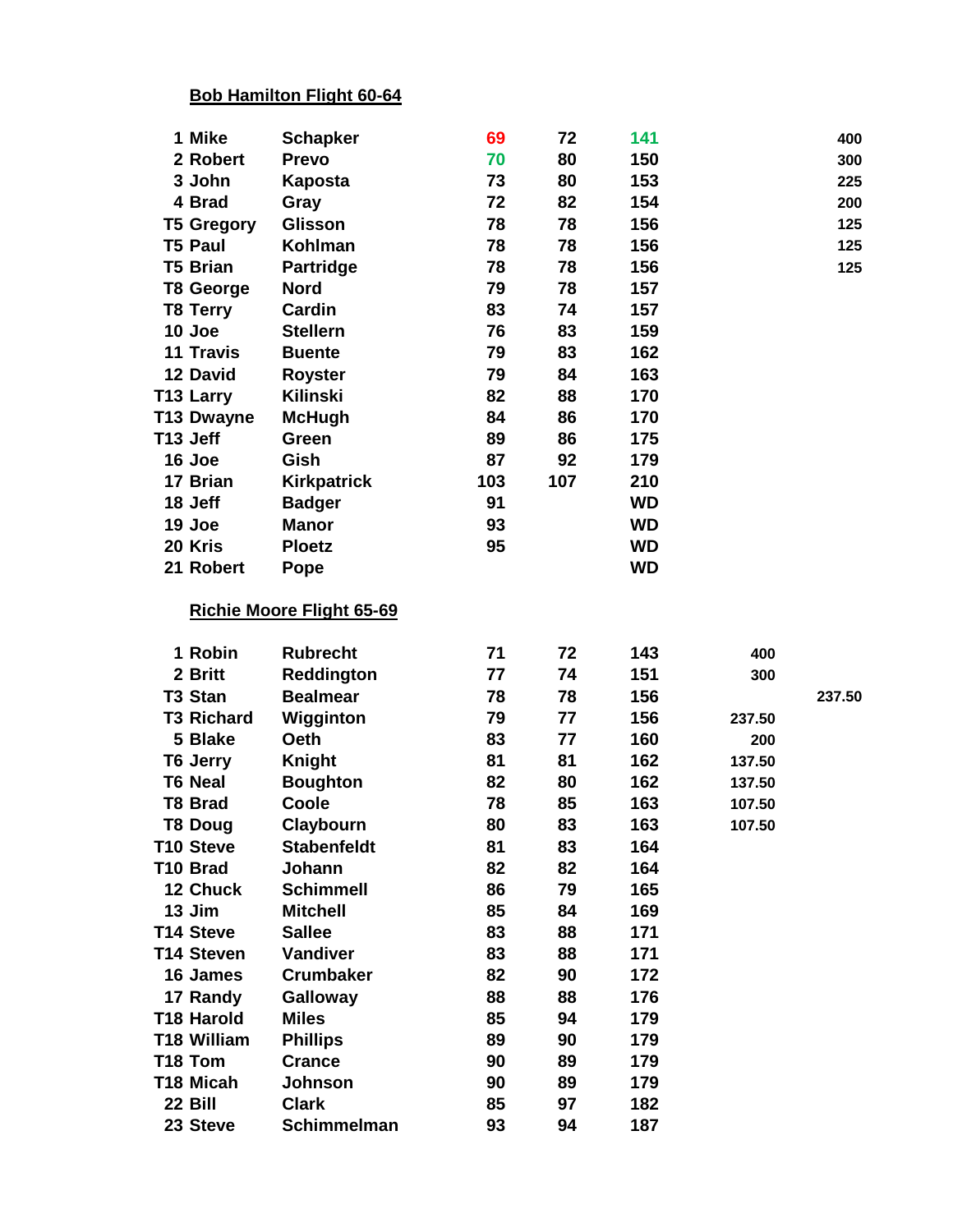| 24 Joseph              | <b>Kastle</b>            | 94 | 98  | 192       |     |     |
|------------------------|--------------------------|----|-----|-----------|-----|-----|
| 25 Marlin              | <b>Briles</b>            | 95 | 100 | 195       |     |     |
| 26 John                | <b>Baburnich</b>         | 78 |     | <b>WD</b> |     |     |
|                        | Ed Wolf Flight 70 - 74   |    |     |           |     |     |
| 1 Dave                 | <b>Bates</b>             | 71 | 74  | 145       | 40  | 260 |
| 2 Tony                 | Hill                     | 73 | 74  | 147       | 250 |     |
| 3 Joe                  | Hahn                     | 73 | 75  | 148       |     | 175 |
| 4 Pete                 | Weinert                  | 78 | 73  | 151       |     | 90  |
| 5 Bob                  | <b>Torrence</b>          | 76 | 79  | 155       |     |     |
| 6 Allen                | <b>Hite</b>              | 78 | 78  | 156       |     |     |
| 7 Bryan                | Compton                  | 77 | 80  | 157       |     |     |
| 8 Michael              | <b>Hurt</b>              | 86 | 72  | 158       |     |     |
| T9 Roger               | <b>Parker</b>            | 81 | 82  | 163       |     |     |
| T9 Jack                | <b>Hrvatin</b>           | 84 | 79  | 163       |     |     |
| 11 Terry               | <b>Babb</b>              | 84 | 82  | 166       |     |     |
|                        | Don Partridge Flight 75+ |    |     |           |     |     |
| 1 Donald               | <b>Shull</b>             | 70 | 73  | 143       |     | 300 |
| T <sub>2</sub> James R | <b>Harris</b>            | 75 | 82  | 157       |     | 225 |
| <b>T2 Steve</b>        | <b>Schroer</b>           | 81 | 76  | 157       |     | 225 |
| 4 Reid                 | <b>Schnell</b>           | 78 | 82  | 160       | 125 |     |
| 5 Larry                | <b>Swallows</b>          | 81 | 80  | 161       |     |     |
| <b>6 Edward</b>        | <b>Nicholson</b>         | 80 | 83  | 163       |     |     |
| 7 Robert               | Vanbritson               | 83 | 81  | 164       |     |     |
| 8 Paul                 | <b>Berryman</b>          | 79 | 88  | 167       |     |     |
| <b>T9 Steve</b>        | <b>Pritchett</b>         | 85 | 83  | 168       |     |     |
| T9 Jerry               | <b>Sanders</b>           | 84 | 84  | 168       |     |     |
| 11 Jerry               | Weigand                  | 85 | 86  | 171       |     |     |
| 12 Jerry               | <b>White</b>             | 83 | 91  | 174       |     |     |

**\$ 4,000.00 \$ 4,000.00**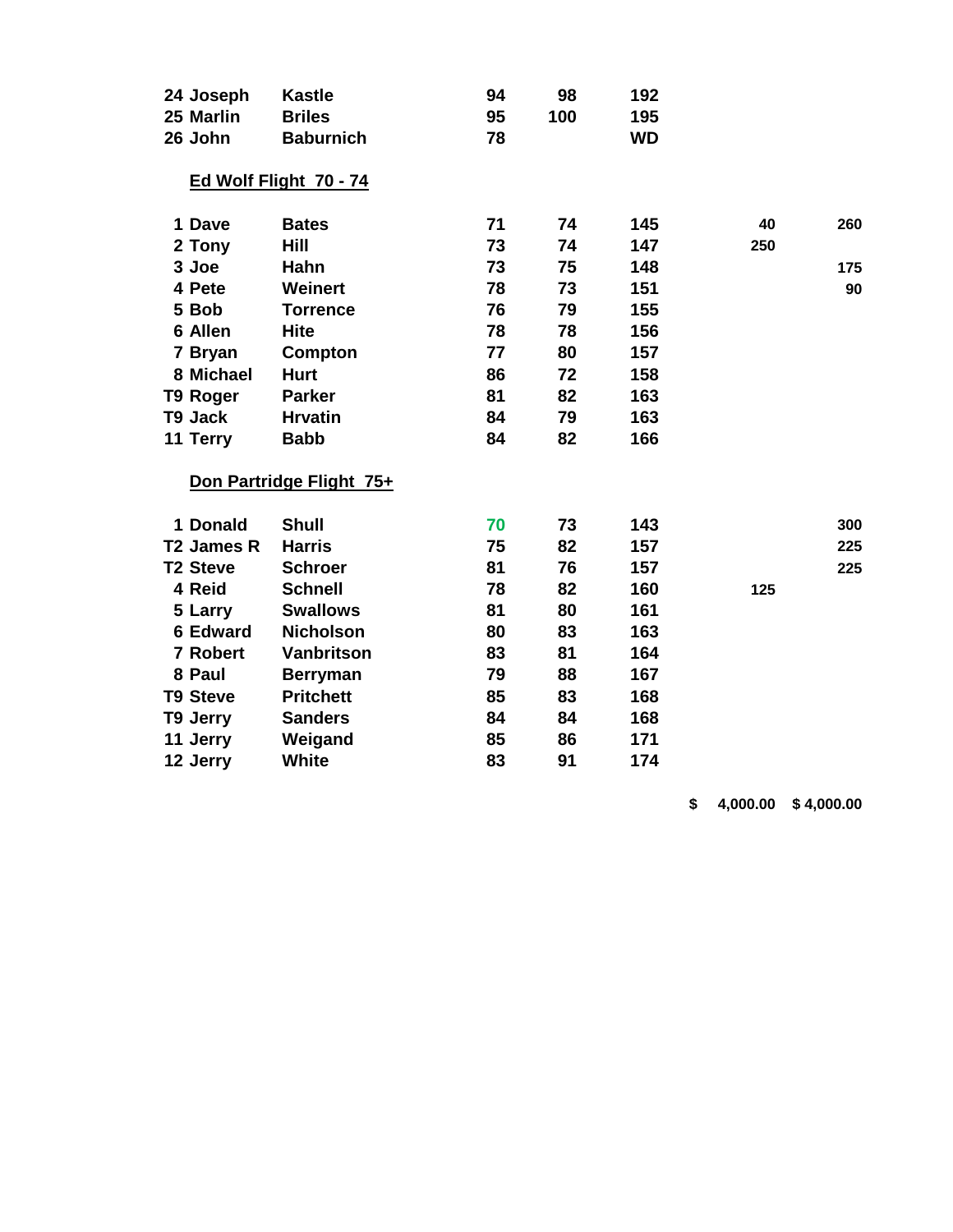Evansville Senior City Golf Championship

June 5 & 6 Fendrich and Helfrich Golf Courses

Clutch 6-Footer Gives Turpin First Senior City Crown

Dave Turpin told himself, "I've done this a thousand times, just knock this in and let's go get something to eat", as he approached a six-foot putt for par on the 18th hole at Helfrich. "I felt a calmness and knew I had to hit it hard up the hill". It went in and he claimed the 20th Evansville Senior City Championship by one shot over Troy Schreiber and two over Tim Weiss.

The first round on Saturday at Fendrich marked four players who broke par led by Troy Shreiber at 67, Tim Weiss and Dave Turpin at 68 and Mike Schapker 69. Troy had an up and down round featuring six birdies while the other three had steady rounds with 3-4 birdies offset with just a bogey or two.

At Helfrich on Sunday Troy started with a birdie at the first and maintained a 3-shot lead through much of the front nine. A bogey at #8 and a birdie at #9 by Weiss reduced his lead to one as they headed to the back nine. Turpin settled down after a double bogey on #2 with a birdie at the 3rd and a great par on #4 after his tee shot hit the trees in front of the tee. During this stretch he kept telling himself to stay in the moment and go hole by hole. There is weather coming in and anything can happen. "This is Tournament Golf you have to settle everything down…..things are spinning so fast" he said. From then on he played very steady.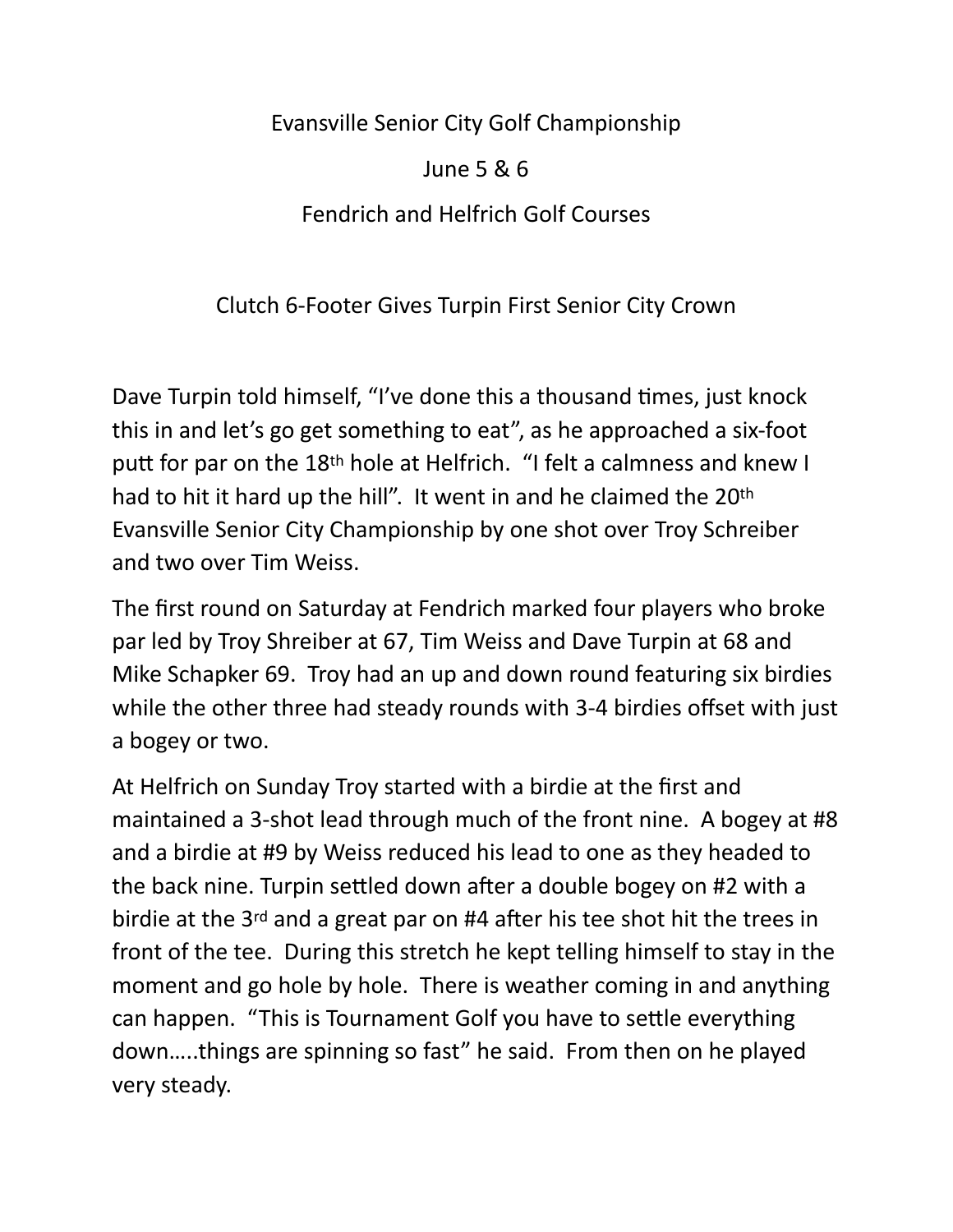After a bogey at #10 Schreiber was tied with Tim at -2 and Dave was one back. Mike Schapker at even par after the front also bogeyed #10 and although playing very steady golf could not muster enough of a charge on the back to get closer than 2 shots of the lead. The 13th hole proved to be critical for Dave as he was the only one of the final threesome to birdie the hole which pulled him even at -2. "It was crucial", he said, "because it gave me the tee box. I was able to go up and put my glove on and hit the tee shot without having to wait. I never lost the honors the rest of the way".

Schreiber bogeyed #14 to drop back one shot but Tim, playing steady golf, ran in a 25-footer for par to remain in a tie. After all parred 15 and 16, Turpin knocked in a 12 footer for birdie on #17 and Tim made bogey after a flyer from the right rough air-mailed the green and he just missed a 15-footer for par. "All of a sudden I went from being tied to having a 2-shot lead with just one to play", Dave said. "Now I'm hyped to go hit the tee shot on 18." "I hit it down the middle and had 109 yards to the pin. I could feel the adrenalin and knew my wedge would fly the green so I dropped back a club and hit my 50\* to the middle of the green. That was the winning shot in my mind."

On the green Turpin was first to putt and hit his worst lag putt of the day leaving it 6 feet short. Then Troy rolled in a birdie putt from 12 feet and all of a sudden Turpin has to make the 6-footer that is slow and a left-to-righter…….the worst putt for a right-hand golfer to have to make. The rest is history.

"I was glad Troy made his birdie because that meant my putt meant everything. Its why we play tournament golf. I'm not sure that those who don't play in tournaments get it. That is where we want to be. In the spotlight with the game on the line. To make a clutch putt to win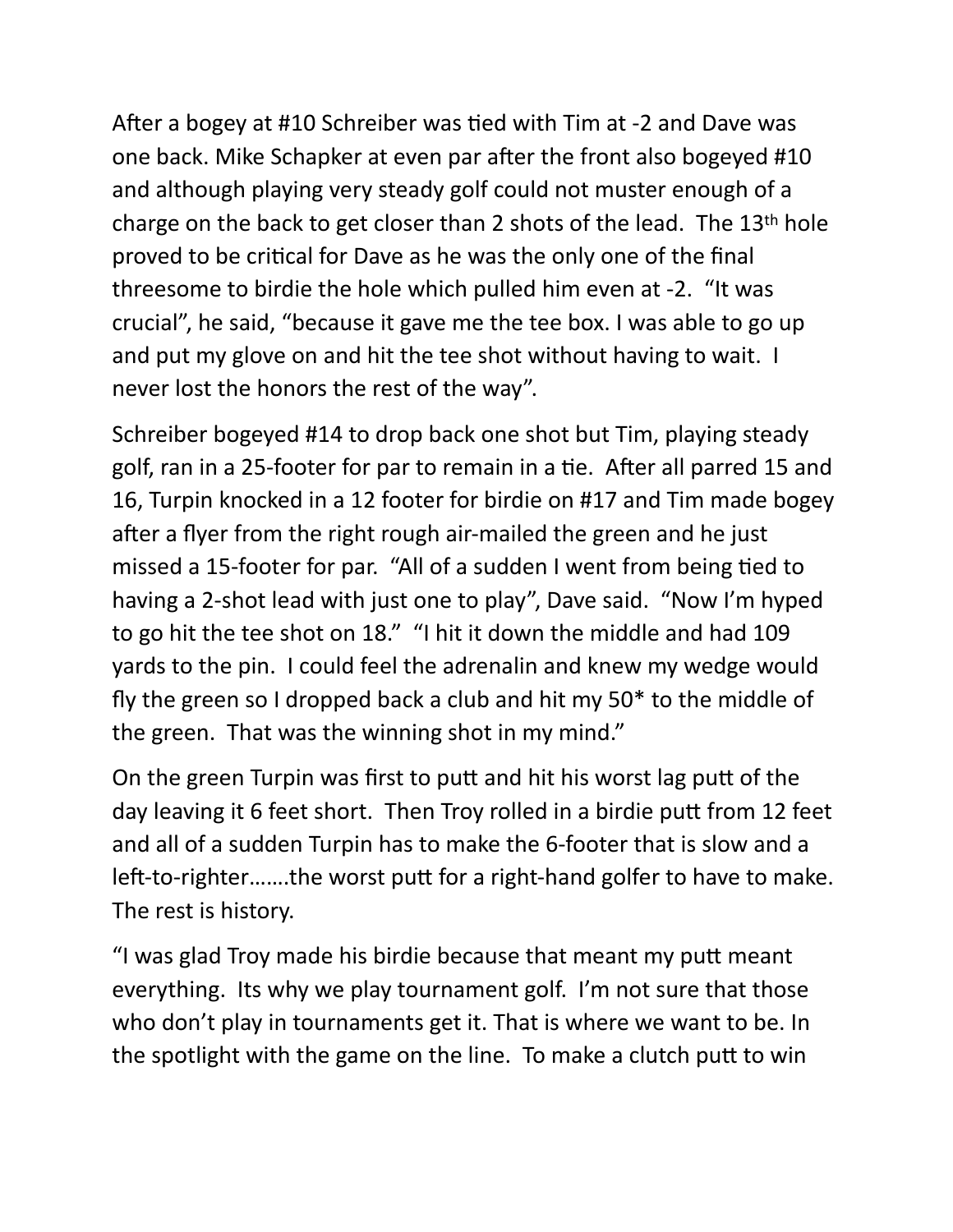such a prestigious tournament over some of my best friends and longtime golfing buddies is what it's all about."

Tim Weiss who was tied for the lead for the overall championship until the next to last hole shot rounds of 68 and 72 for a 140 (-1) total and won the Frances Flemming (50-54) flight by seven shots over Ron Nelson and Dirk Brinker. Dave Turpin was the only player in the field to break par on Sunday shooting 70 to win the Dan Scism award for the low round on Sunday.

Although Troy Schreiber, the 2019 Champion, birdied the last hole and fell one shot short of the overall prize he managed to win the Billie Martin (55-59) flight by 3 stokes over Scott Hastings who carded rounds of 72-71 (+2) for the tournament. Chris Bartnick finished third at 148. Troy's 67 on Saturday earned him the Sam Stucke award for medalist of the first round.

The Bob Hamilton (60-64) flight was won by Mike Schapker who was 4th overall after shooting rounds of 69-72-141 (even par). Robert "Eddie" Prevo finished 2nd at 150 and John Kaposta was 3rd at 153.

Robin Rubrecht once again prevailed in the Richie Moore (65-69) flight with a score of 143 (+2), 8 shots better than second place Britt Reddington at 151. Stan Bealmear and Richard Wigginton tied for third with a score of 156.

The Ed Wolf (70-74) flight was won by Dave Bates who shot a 4 over par total of 145 defeating Tony Hill by 2 strokes and Joe Hahn by 3. Pete Weinert shot 73 on Sunday for a 151 total good for 4th. This was the eighth Senior City flight win for Bates.

Don Shull easily won his seventh Senior City flight championship capturing the Don Partridge (75+) flight with rounds of 70-73-143 (+2).